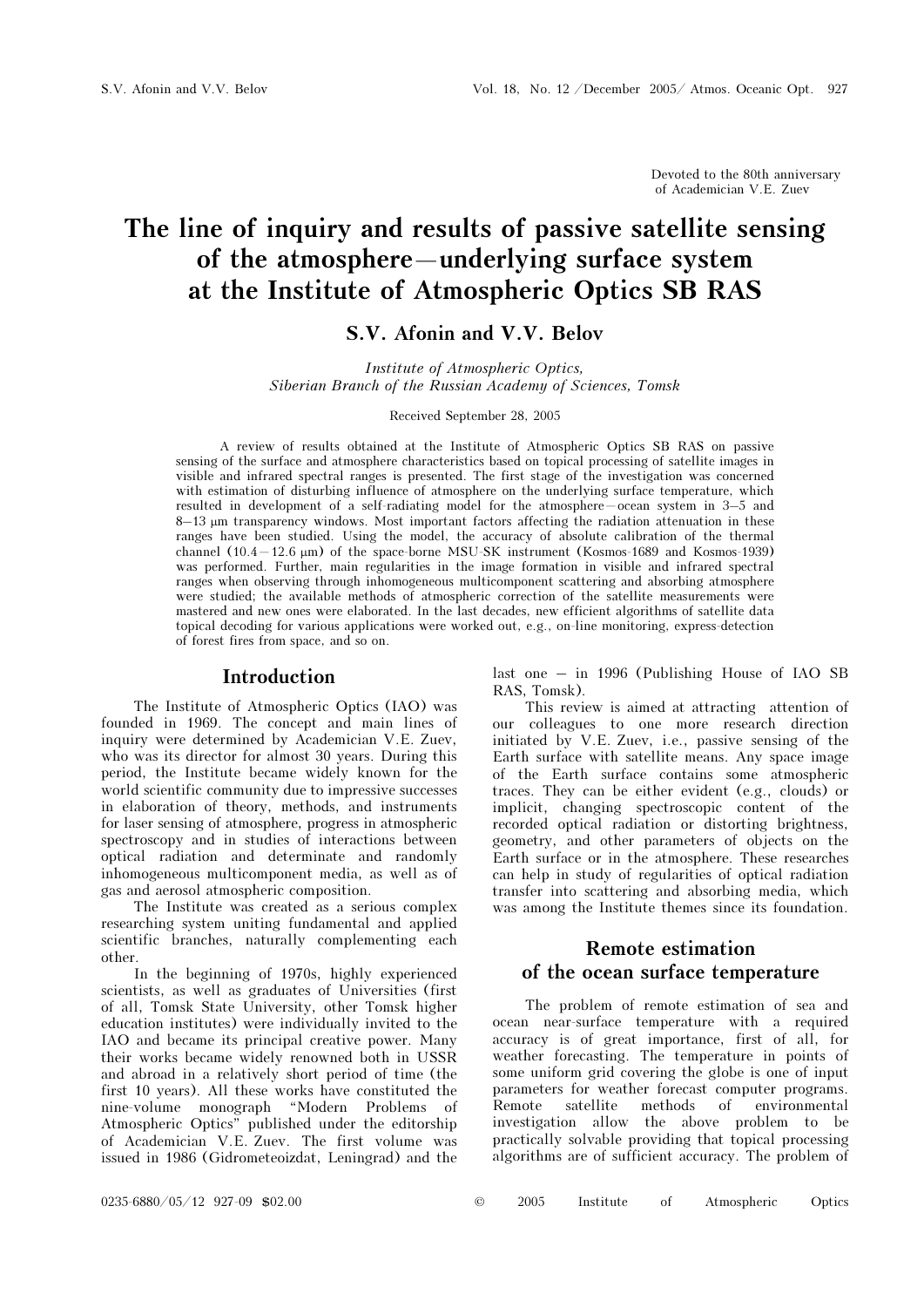distorting effect of atmosphere on the observation accuracy appeared very early in the development of aerospace techniques for passive sensing of the water surface temperature. Thus, the IAO has received two government scientific orders connected with enhancement of efficiency of remote techniques and means for measuring the underlying surface temperature. The task was to elaborate guidelines for improvement of instruments for space sensing of the ocean surface temperature (OST). One more important problem was the ground-truth experiments on control for radiometric sensitivity of the satellite IR instrumentation.

 By the time, the Institute had at its disposal all necessary prerequisites to solve the problems successfully: the experience of theoretical and experimental researches, material resources, modern computers, and a highly professional scientific team consisting of about 30 persons (V.V. Fomin, S.V. Afonin, V.I. Khamarin, O.I. Tretyakov, S.M. Sakerin, D.M. Kabanov, B.D. Belan, G.A. Titov, et al.), concentrated mostly at the Laboratory of Sensing Atmosphere with Space Means.

Complexity of the researches required a participation of experts in many fields, such as atmospheric IR spectroscopy, transfer equations both for conditions of light-hazy atmosphere and broken cloudiness. Ground and airborne measurements of light flux parameters and meteorological air conditions were required as well. Therefore, it was necessary to organize and fulfill a number of groundtruth experiments controlling the performance of the satellite MSU-SK instrumentation and to verify the methods accounting for disturbing atmospheric effects on satellite measurements.

We believe that the research program for 1980– 1990 was fulfilled perfectly. Its main results included simulation of operation of satellite radiometers of the MSU-SK type through atmosphere under different opto-meteorological conditions of the ocean surface passive sensing; the study of the problem of accounting for and minimization of atmospheric effect in reconstructing OST based on satellite radiometric methods; the development of the radiation transfer model for the ocean–atmosphere system in wave ranges of 3–5 and 8–13 μm; the analysis of available methods of atmospheric correction for OST space sensing; the study of the most important factors affecting the radiation attenuation in atmospheric windows of 3.5–4 and 8–13 μm. Therewith, the 10.4–12.6 μm range was accentuated, because it was the operating range of one of the channels of the MSU-SK satellite instruments designed for environmental purposes, tested, and placed in operation in USSR. The channel had a spatial resolution of 600 m and was used in temperature sensing of the underlying surface.

One more important result was the designed experimental radiometric equipment for ground-truth observations, as well as interpretation of measurement data of the MSU-SK instruments, set at

Kosmos-1689 and Kosmos-1939 space satellites, for Canary Islands, Gulf of Bothnia, Black, Caspian, and Azov seas. Important ground-truth experiments on sensing optical properties of atmosphere in subsatellite points were conducted with participation of the IAO's aircraft laboratory<sup>1</sup> and the scientificresearch ship Akademik Vernadskii (40th voyage, 1989).

A comparison of radiation temperature measured in two IR channels of the AVHRR device and calculated in view of geometry of satellite observations and optical conditions of atmosphere is presented in Fig. 1. Figure 2 shows a similar comparison for the MSU-SK heat channel.



Fig. 1. Comparison of AVHRR-measured  $(T_{\text{AVHRR}})$  and calculated  $(\bar{T}_c)$  radiation temperatures.

As is seen in Figs. 1 and 2, the simulated optical signal rather exactly approximates the actual one. These data became a basis for accuracy analysis of interpretation algorithms for space OST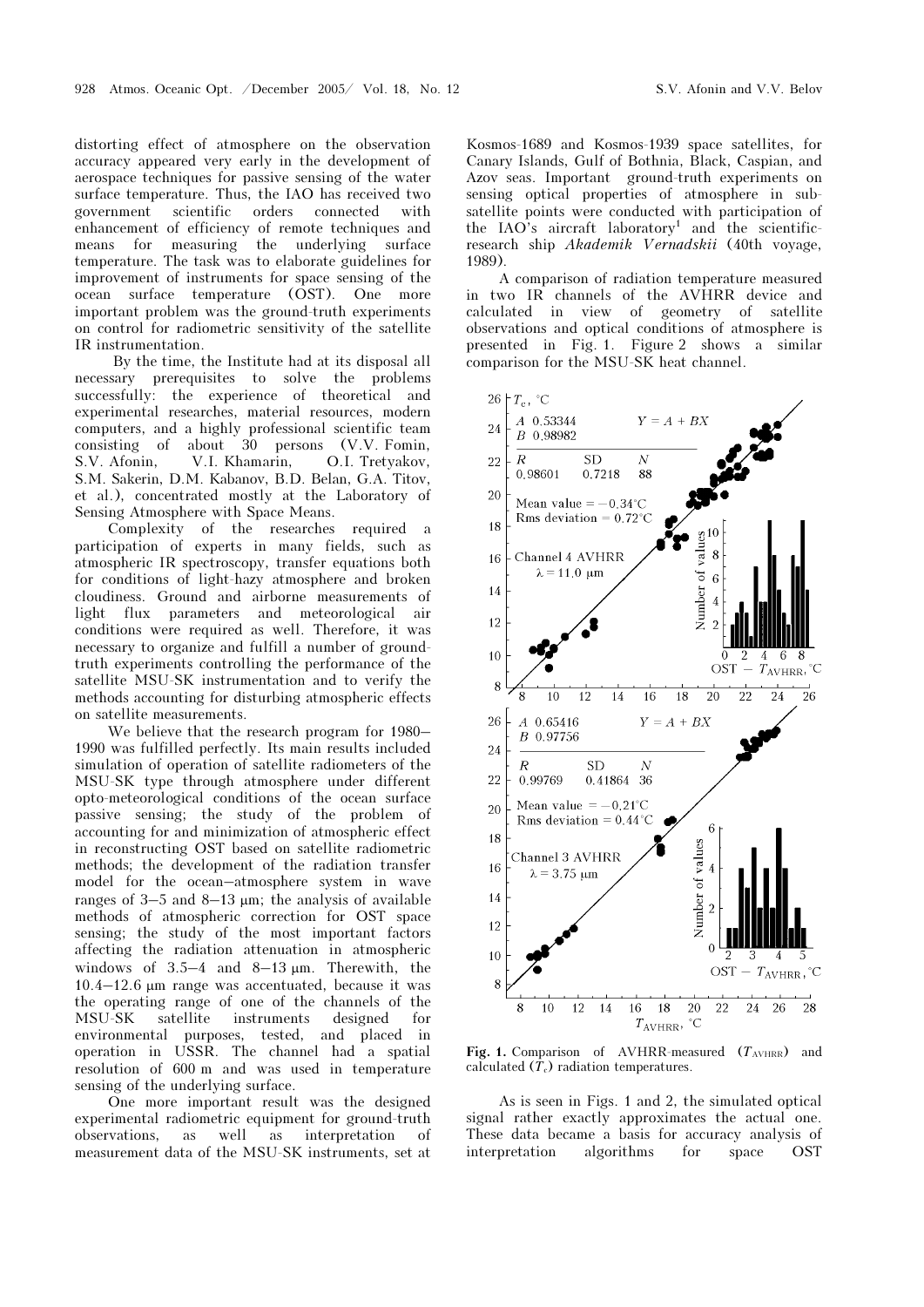measurements and atmospheric correction. Areas of space test observations within the research program carried out from 1982 to 1989 are shown in Fig. 3. Experimental data are presented in Refs. 2–9.



Fig. 2. Comparison of satellite MSU-SK-measured  $(T_{\text{MSU}})$ and calculated  $(T_c)$  radiation temperatures.

Thus, at the first stage of the above researches, a model was built, which sufficiently accurately accounted for absorption and attenuation of IR radiation in atmosphere, its own radiation in this wave range, as well as the ocean surface emittance. In this case, atmospheric dispersion and solar radiation reflection from surface points adjacent to the point under study were neglected. This was allowable because of the problem specificity, particularly, due to statistical homogeneity of radiation parameters of ocean waters distant from land. At the same time, this restricted the area of applicability of OST reconstruction algorithms by the ocean part, which was 200 km distant from land. As a rule, in this transient region the homogeneity condition of optical water properties is not fulfilled.

 Worthy of mention is the experimental procedure at that time. The initial data were ordered beforehand to the date and time of conducting the ground-truth experiments. Then the data on magnetic media were delivered to the IAO, where they were processed. These two stages required manifold organizational time-consuming agreements at different levels. Therefore, for reasons of impossibility to repeat the ground-truth experiments in short time, their reliability was of great importance.

 This research program was completed, and, we believe, at a sufficiently high level, thanks to direct organizing participation of Academician V.E. Zuev.



Fig. 3. Sites of satellite MSU-SK test measurements.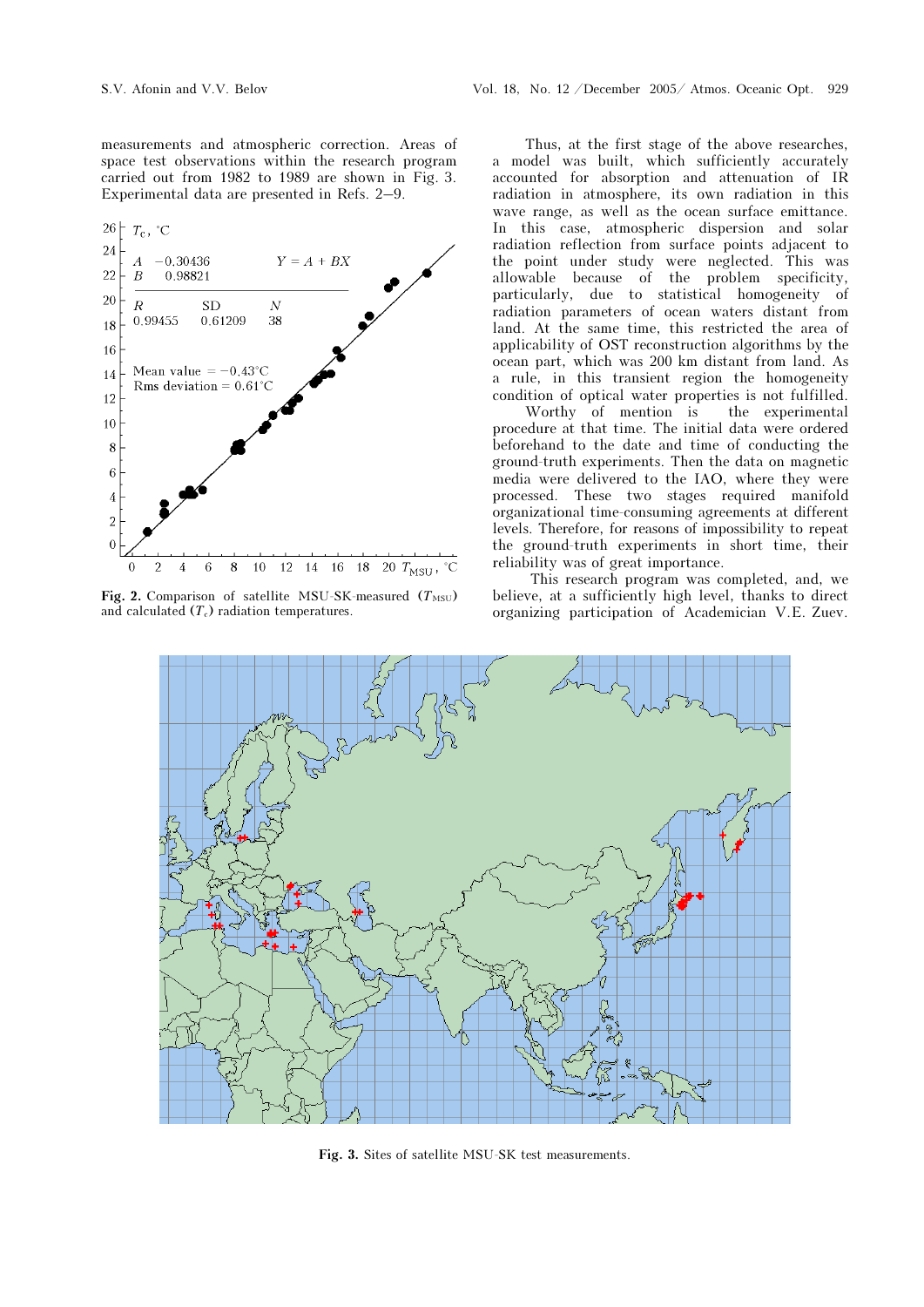Along with the above researches, the processes of the visible-range image formation, scatter and transfer in media of atmospheric types have been studied. The study was carried out both experimentally (V.N. Genin, B.D. Borisov, and V.A. Krutikov) and theoretically (V.V. Belov, V.A. Krutikov) and theoretically (V.V. Belov, I.Yu. Makushkina, and G.M. Krekov). Fully, the results of the study are given in Ref. 10. They can be briefed as follows. Principal regularities of the image side illumination noise, caused by reflection (emission) from object's elements and its background, were established for objects observed through scattering media. The noise effect on vision system parameters, such as isoplanarity, spatial resolution, radius of side illumination, integral side illumination, pulse transfer characteristic, and optical transfer functions of scatter channels, has been studied. Reasons and conditions of image distortion under variations of line-of-sight spatial location of a highdensity scattering medium layer were established.

Unfortunately, the disunion of USSR caused a contraction of Russian programs of the Earth space sensing (including the Institute programs) and made inaccessible domestic satellite data.

Nevertheless, we continued the researches of regularities of imaging and image transferring through scattering and absorbing media in the IR  $range<sup>11-14</sup>$  with emphasis on particular operating satellite systems (NOAA and AVHRR) due to availability of their on-line images simultaneously in five wave ranges for any earth station without preliminary ordering.

Therefore, when the IAO has received the SkanX station under support of the President of RAS Academician Yu.S. Osipov, the President of SB RAS Academician V.A. Koptyug, and the Head of the Presidium of the Tomsk Scientific Center V.A. Krutikov, the development of cryptographic algorithms for satellite data was continued. And we should again emphasize the decisive role of Academician V.E. Zuev in organization of this work.

## Small-scaled thermal anomalies. Technology of atmospheric image correction

By the time of receiving by IAO of the NOAA satellite data-acquisition station, there were already several such stations in service in Siberia (Krasnoyarsk, Irkutsk, Novosibirsk, Yakutsk, and Tomsk) as parts of space environmental monitoring system. As is well known, a wide range of environmental and nature management problems (control for conditions of vegetation cover, water sources, glaciers, state of north seas ice cover, phytoplankton in seas, crop capacities, as well as detection of forest fires, etc.) are theoretically solvable by means of passive satellite sensing methods. Nevertheless, only a few of these problems are solved today at a proper level and the results can

be in a regular use. The problem of detecting and monitoring forest fires is among them.

Forest fires are among the powerful natural factors affecting global environmental changes. Consequences of these large-scale catastrophes can be observed throughout the planet. Unfortunately, very often none of the modern fire-fighting techniques but the nature itself can stop this uncontrollable element. Recent fires in the USA, Mexico, Australia, and Russia are characterized by their disastrous effects.

 Parameters of the NOAA satellite aggregation and the instrumentation designed for meteorological purposes make them usable in satellite systems of forest fire monitoring, namely: (a) orbit type (polar); (b) orbit height (820–870 km); (c) wide survey limits (almost 3000 km); (d) the number of satellites in the orbit (up to 5 simultaneously), which allows almost every point on the Earth surface to be controlled ten or more times per day; (e) 3.75-μm spectral channel in the AVHRR device (close to the intensity maximum of the forest fire IR radiation); (f) channels in visible and IR spectral ranges (allowing the fires, atmospheric background, and surface objects, indistinguishable in the 3.75-μm channel, to be separated).

However, the wide survey limits determine the main disadvantage of the AVHRR instrument, i.e., its low spatial resolution  $(1.21 \text{ km}^2)$  in a sub-satellite point. This makes it difficult to use the instrument for express-detection of forest fires, which should be considered as the principal problem in the satellite monitoring of forests. This is especially important in cases when the most reliable and tested technique (aerial surveillance) is inaccessible for environmental services (mainly, because of economical reasons).

This problem became of principal interest in the program of creation of means for satellite data topical decoding, realized in IAO since 1997.

Attenuation of IR radiation by atmosphere and the aerosol scattering of solar radiation significantly decrease the efficiency of multichannel AVHRRimages for express-detection of small-size forest  $fires<sup>15–17</sup>$  (less than spatial resolution of the device). Based on common regularities of imaging through scattering and absorbing media in visible and IR ranges, $11-14$  since 1998 we have directed our efforts to solving the following problems:

– study of influence of geometry of observational conditions on the aerosol and molecular atmospheric scattering contribution into the measured radiation temperature;

– development of informative and methodical foundations for atmospheric correction of AVHRRimages;

– elaboration of new algorithms for topical processing of satellite multichannel images.

An important result of this activity is the creation at the IAO of the system for express forest fire monitoring from space, which is routinely used in the Tomsk Region since 1998.<sup>18–21</sup>

Let us illustrate the obtained results for every above-indicated problem.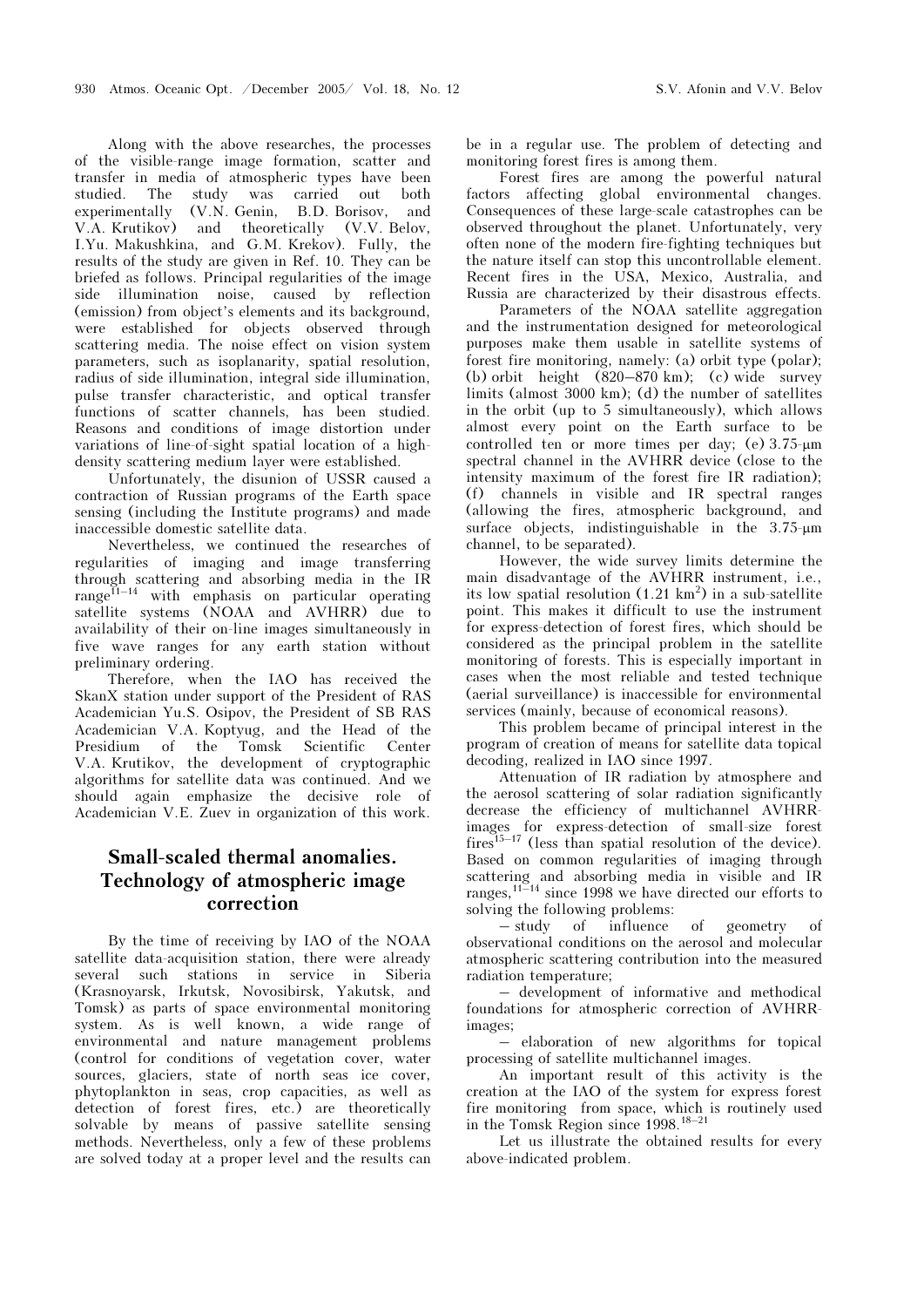

Fig. 4. Contribution of temperature addition  $\Delta T_{\rm sct}$  into the radiation temperature at the expense of aerosol-scattered solar radiation depending on the geometry of observation (θ is the slope angle of the device axis). The third AVHRR channel ( $\lambda = 3.75$  μm), continental aerosol (meteorological visibility range is 5 km) (*a* and *b*). Local maximum ΔT<sub>sct</sub> as a function of θ, AOT of continental and urban aerosol  $(c \text{ and } d)$ .

Figure 4 presents modeling results for geometry dependence of the scattered radiation contribution into signal from some observed point (at a set meteorological visibility range). These conditions include the slope angle  $\theta$  of the device axis relative to the vertical to the Earth surface, Sun elevation angle  $Z$ , and azimuth angle  $\varphi$  between the scanning plane and the plane passing through the vertical and the direction from satellite to Sun.

These results are of interest, because they allow one to clarify occasional temperature anomalies, which occur in AVHRR-images in the thermal channel and are not thermal inhomogeneities on the Earth surface or glares (reflection of solar radiation from cloud boundaries).

This phenomenon is simple by its physical nature: this is the result of solar radiation reflection from the atmospheric aerosol component concerned with the aerosol scattering phase function shape, i.e., at certain angular relations and in the presence of the atmospheric aerosol, radiation, scattered toward the device, can attain its maximum, which exceeds the

threshold value in the algorithm of automatic image processing. This results in false alarms.

As can be concluded from Fig. 4, threshold values in threshold algorithms (often used in satellite systems of monitoring forest fires) are not constant and depend at least on  $\theta$ ,  $\varphi$ , Z, and the meteorological visibility range near the Earth surface. In our opinion, this conclusion is valid for other applications using threshold decision algorithms.

Thus, to construct some effective threshold algorithm for satellite data processing, it is necessary to account for effects of optical radiation scattering in atmosphere. Apart from the aerosol component, sources of scattering are air molecules as well (precisely, inhomogeneities in their density). Informative and methodical foundations for atmospheric correction of AVHRR-images distorted by absorption and scattering of the object thermal radiation are presented in Ref. 22.

To conduct the atmospheric correction, it is necessary to eliminate the detected radiation components, which are stipulated by the atmospheric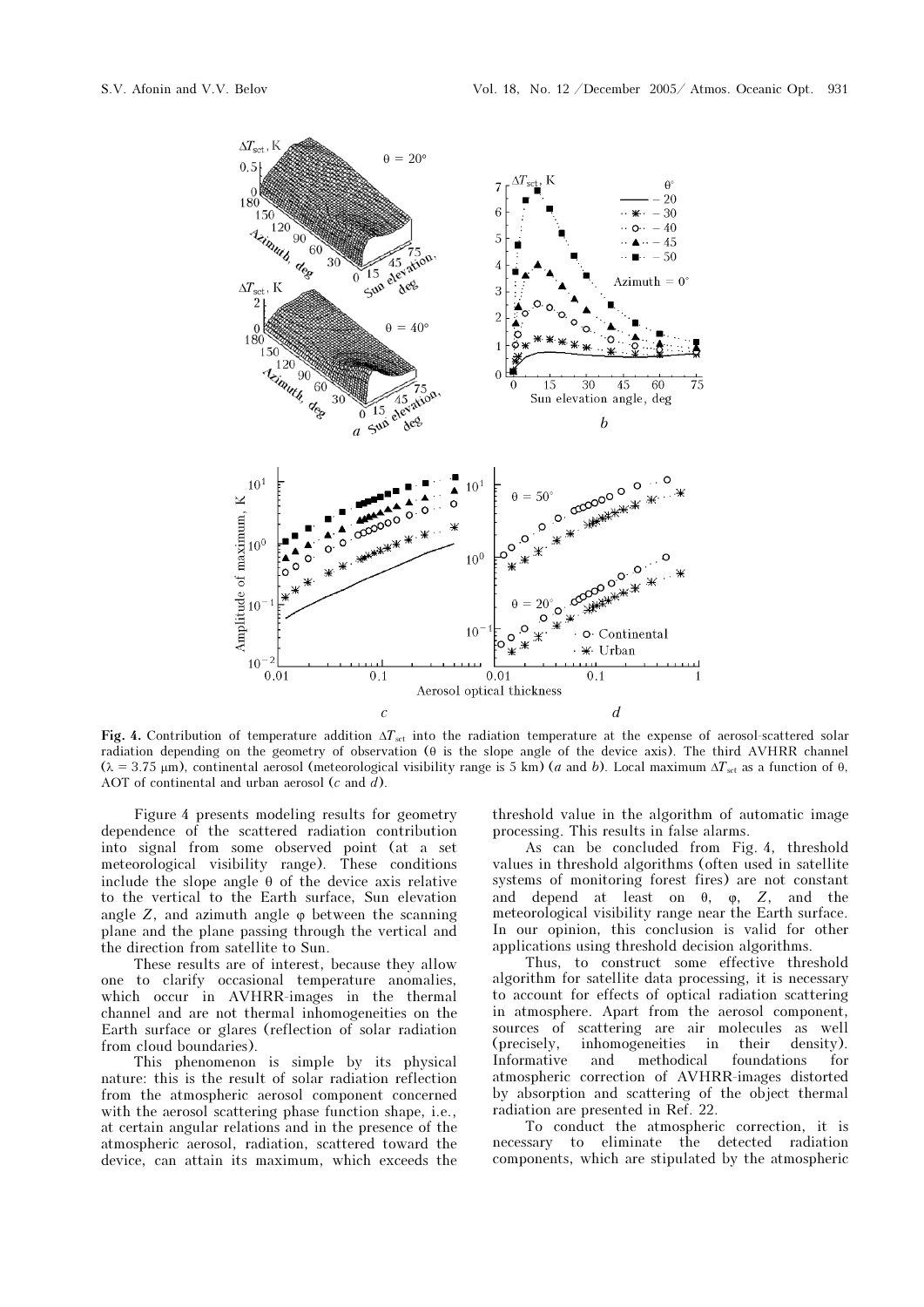molecular absorption or aerosol attenuation (absorption and scattering). The absorption can be estimated based on the known temperature and humidity profiles; the aerosol influence – based on the known aerosol optical thickness. Some remarks on the aerosol influence should be made. As it was found from the analysis of the scattering effect on the image quality, sometimes the profile of scattering coefficient distribution along the sight line determines the quality rather than the optical thickness of the scattering medium. This is not our case, because of low spatial resolution of the AVHRR device, and the side illumination (which results, in particular, in  $t$ -effect<sup>10</sup>) can be taken into account integrally via optical thickness of the scattering medium. The light haze magnitude can be quite precisely determined from the atmospheric integral optical thickness.<sup>10</sup>

Using the computer simulation, we have shown<sup>22</sup> how the accuracy in setting meteoparameters (temperature and air humidity profiles) influences the precision of the reconstructed thermal radiation intensity of small-scaled thermal anomalies (SSTA) in the 3.75-μm channel. The ideal conditions for the procedure can be realized provided meteorological and satellite observation data are matched in time, which is practically inaccessible under actual conditions. Figure  $5$  shows the dependence of atmospheric correction on the accuracy of setting the background temperature of the underlying surface (TUS), as well as the degree of matching in time of meteoparameter measurements and satellite observations. As a rule, the correction is effective provided the time lag between receiving the meteodata and satellite images does not exceed 3–6 h (providing that there is no sharp weather changes).



Fig. 5. Influence of *a priori* meteoparameters on the precision of the reconstructed thermal radiation intensity of a fire seat:  $\delta t = 0$ –1 h (1); 0–3 h (2); 3–6 h (3); 1 day (4); 1 month (5); without correction (6), TUS minus 1 K (7).

Figure 6 demonstrates the influence of aerosol on the precision of reconstruction of SSTA thermal radiation intensity.



Fig. 6. Influence of aerosol on the precision of the reconstructed thermal radiation intensity of a fire seat; continental or urban aerosol; visibility ranges are of 40, 10, and 2 km.

If the on-line meteodata are inaccessible, the problem can be solved using data from TOVS instruments, which are set in NOAA satellites just for this purpose. Unfortunately, modern software designed for these aims could not be used in personal computers. Therefore, fulfilling the order of the Institute of Cosmophysical Researches and Aeronomy (ICRA) SB RAS, we have adapted it to personal computers.<sup>24</sup>

As is known, there is not any service in Russia at present, which measures optical parameters of atmospheric aerosol; such net is now being formed.25,26 These parameters are available through AERONET (USA). Therefore, we have made an attempt to reconstruct aerosol parameters with the technique used at the IAO SB RAS and based on IAO measurements and processing of satellite images of the region around the Institute. As a result, the procedure of on-line estimation of aerosol field over the Tomsk region has been realized.<sup>22,23</sup> The result of reconstruction of the field for one event is shown in Fig. 7.

Another way to reconstruct the optical thickness of the atmospheric aerosol component and meteoparameters is the use of data measured by the MODIS instrument installed on TERRA and AQUA satellites (USA, NASA) and the MODIS Atmosphere Products software. We have conducted validation and statistic analysis of MODIS Atmosphere Products data as applied to the territory of the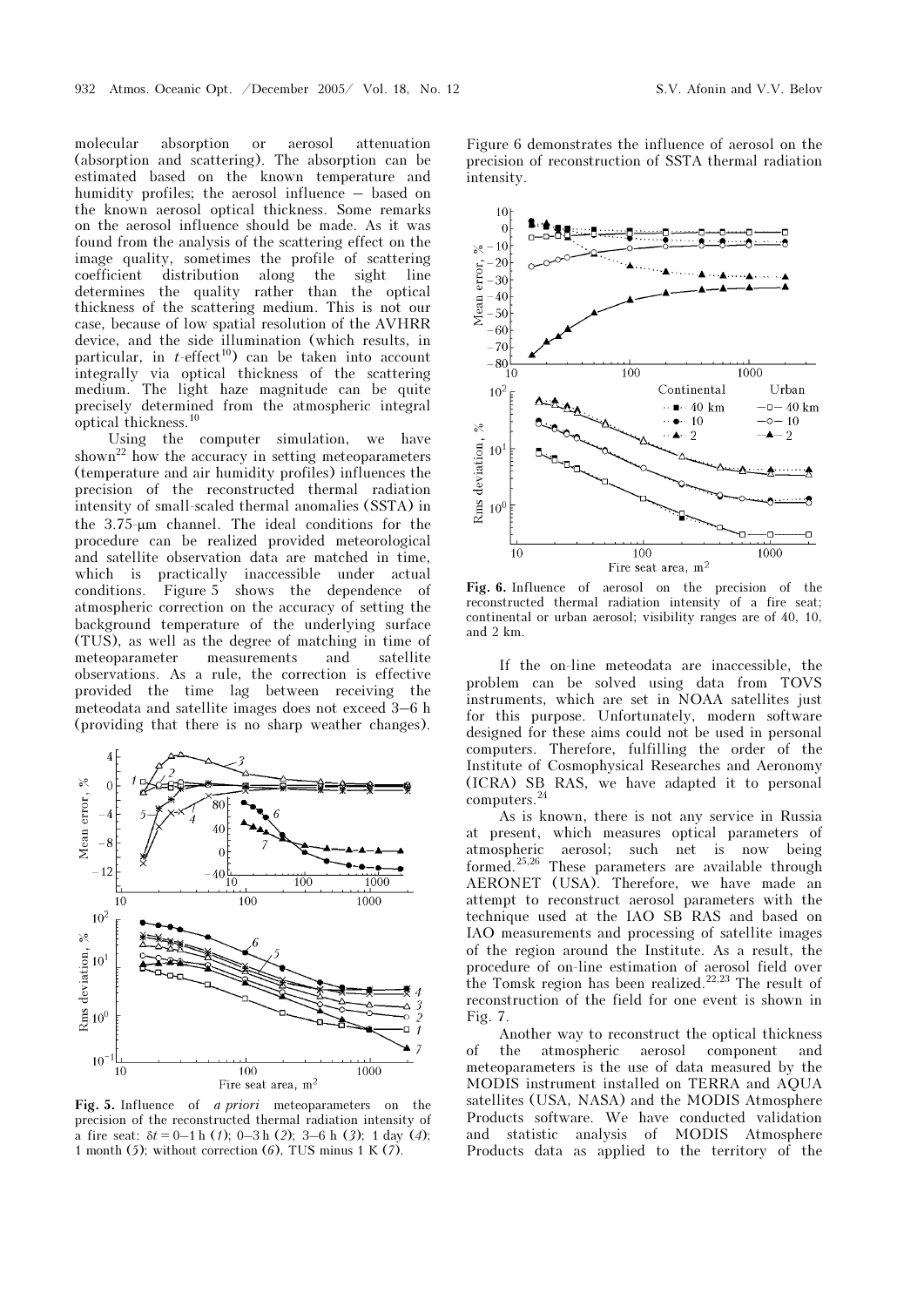

Fig. 7. Spatial distribution of aerosol optical thickness  $\tau(x,y)$  ( $\lambda = 0.63 \mu m$ ) in the Tomsk region on July 17, 1999.

Tomsk region,  $27-29$  where we used time series of ground-based measurements of atmospheric optical parameters (IAO, AERONET). The comparative analysis of satellite and ground-based data on aerosol optical thickness (AOT) has been carried out for 0.47 and 0.66 μm wavelengths. The results of the comparison have shown a good correlation between the data  $(R = 0.86 - 0.93)$ , as well as a good agreement between AOT moduli and their time behavior.

The created informative and algorithmic basis for two-component division (atmospheric and groundbased) of an image allows the problem of satellite data topical decoding (in particular, express-detection of small-size forest fires) to be solved in two ways: with the use of the dynamic threshold for decisionmaking on the base of the above division or via clearing the image from atmospheric background and<br>then solving the problem for a standard the problem for a standard (unperturbed) image with approaches and methods used in the theory of the remote sensing, in particular, new algorithms of automated image analysis by K.N. Protasov and his colleagues, based on promising non-parametric approaches. $30-3$ 

In 2003, fulfilling the order of Rosaviakosmos, the IAO specialists applied the atmospheric correction technique to processing aircraft multichannel images of the Earth surface.

Underline that the proposed technique is not universal and cannot be used for any situation and in any conditions of the passive Earth sensing.

 In cases when spatial resolution of measuring instruments is much less than the side illumination radius (see Ref. 10, chapter 6, part 6.3), this procedure can be considered only as zero approximation and should be supplemented with blocks accounting for mutual influence of object's and background's elements on their images, including the blurring effect resulting from the aerosol and molecular scattering.

The efficiency (at least, regional) of the informational-algorithmic technique for express detection of forest fires from space, developed at the IAO SB RAS, is illustrated in Table. Note that we have solved in passing a number of subsidiary, but practically important problems, e.g. more precise satellite data gridding, preliminary automatic check of data quality, estimation of the space monitoring efficiency, etc.

Efficiency of fire detection from space using data of AVHRR and MODIS instruments (Tomsk Region, 2003) (in brackets is the number of prior\* detections)

| $\mu$ or $\mu$ or $\mu$ or $\mu$ and $\mu$ or $\mu$ and $\mu$ are $\mu$ |  |          |                      |                                |                    |
|-------------------------------------------------------------------------|--|----------|----------------------|--------------------------------|--------------------|
| Instrument                                                              |  |          |                      | June   July   August September | Sum                |
| AVHRR/IAO                                                               |  | 60<br>28 |                      | 16(7)(22)82(37)28(11)186(77)   |                    |
| MOD <sub>14</sub><br>MOD14/TERRA 6 (3) 20 (6) 43 (13)                   |  |          | $7(4)$ (11) 53 (16)  | 10(6)<br>9(6)                  | 98 (37)<br>78 (28) |
| MOD14/AOUA                                                              |  |          | $6(4)$ 21 (7) 40 (8) | 7(4)                           | 74 (23)            |

N o t e . MOD14 corresponds to MODIS data from TERRA and AQUA satellites, MOD14/TERRA is only from the TERRA satellite, and MOD14/ AQUA is from the AQUA satellite.

\* The number of prior detections of forest fires, i.e., detected earlier than they were detected by other services: aviation, forest-guards, etc.

Table contains the number of forest fires detected at the territory of the Tomsk region based on AVHRR and MODIS satellite data processing. Remind that the MODIS instrument outperforms the AVHRR sensor in a number of parameters.

The MODIS data (MOD14 format) were obtained through the standard algorithm of MODIS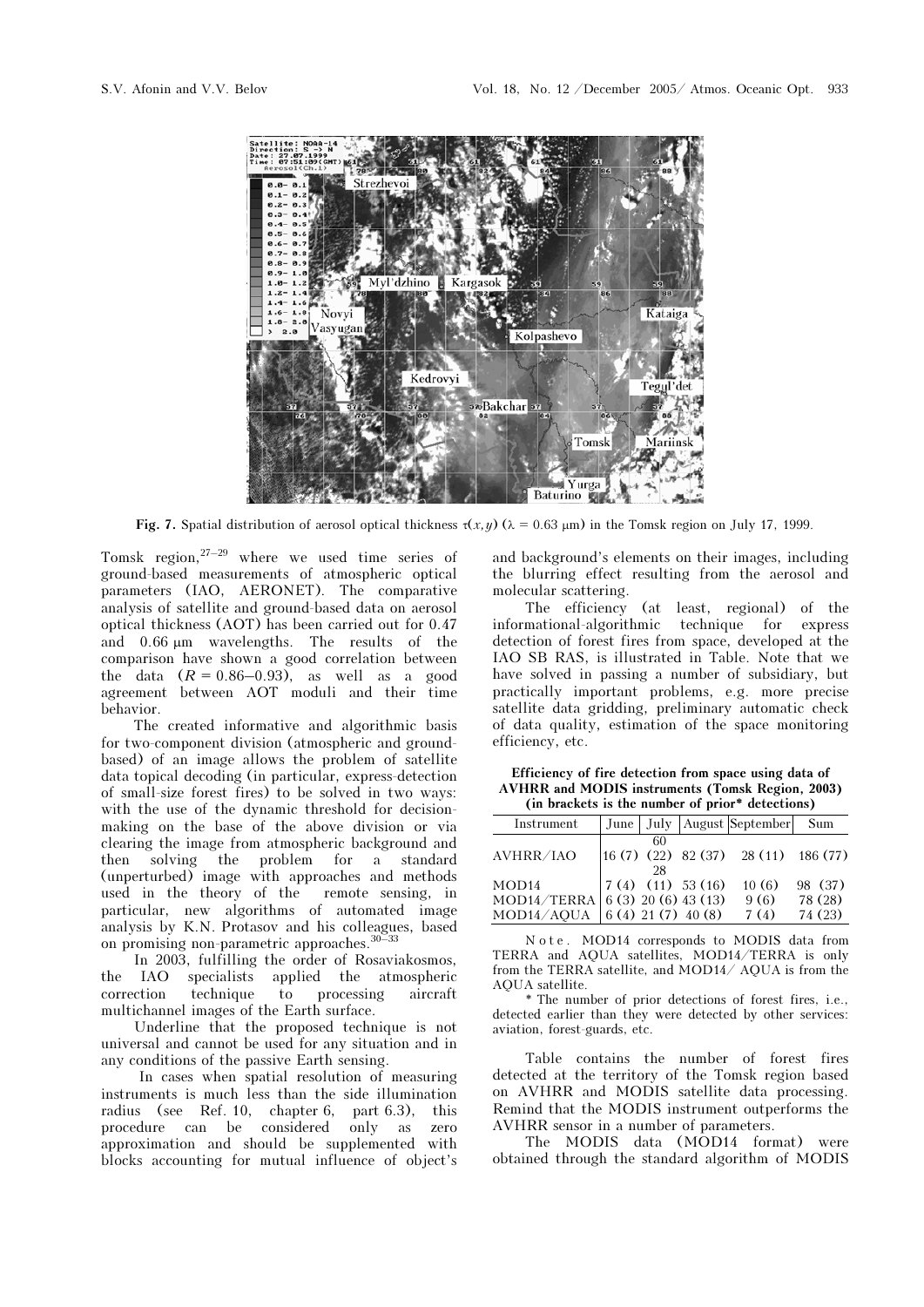Fire Product.<sup>34,35</sup> AVHRR images were analyzed using the technique for express-monitoring of forest fires designed at the IAO SB RAS and used by forest conservation services in the Tomsk region since 1998.

 The table data allow the following conclusions. First, the technique for early detection of forest fires from space developed at the IAO SB RAS is twice as effective (at least, regionally) as the globally used standard MODIS Fire Product (MOD14). Second, the optimal technique of fire detection at a global scale must include the regional component; moreover, the latter can outperform the large-scale techniques (departmental, national, international). Last years, this conclusion finds a growing international support.

 We connect the further development of this technique with practical realization of the AVHRR block of atmospheric image correction.<sup>22</sup> The results of satellite data processing<sup>36</sup> have demonstrated applicability of the atmospheric correction for SSTA detection even under complex observing conditions.

 These researches were supported by the Russian Foundation for Basic Research (Projects Nos. 01-05- 65494 and 04-07-90018), Siberian Branch of RAS (Programs: "Geoinformation Technology and Remote Sensing" and "Informative-Telecommunicational Sources of SB RAS," interdisciplinary project "Theory, Methods, and Software-Informative Means for Aerospace Data Topical Decoding in Systems for Remote Sensing of the Earth Surface and Atmosphere"). They have received the international support (UK Royal Society grant for cooperative project devoted to study of the forest fire effect on the hydrocarbon cycle), including joint works in express detection of forest fires ("Development of an Integrated System of Ground-, Air- and Space-based Observations of Biomass Burning in Northern Eurasia," NASA).

We would like to underline once again the role of Academician V.E. Zuev in the choice of promising research problems, which could be solved effectively and at high scientific level just at the Institute of Atmospheric Optics.

### Reference

1. V.E. Zuev, B.D. Belan, D.M. Kabanov, V.K. Kovalevskii, O.Yu. Luk'yanov, V.E. Meleshkin, M.K. Mikushev, M.V. Panchenko, I.E. Penner, E.V. Pokrovskii, S.M. Sakerin, S.A. Terpugova, G.N. Tolmachev, A.G. Tumakov, V.S. Shamanaev, and A.I. Scherbatov, Atmos. Oceanic Opt. 5, No. 10, 658–663 (1992).

2. Scientific report "Calculation of variations of the radiation field of the atmosphere–underlying surface system within the 3–15 μm range and investigation of ways to minimize the truncation error in remote sensing problems" (1986).

3. Scientific report "Calculational and theoretical study of ways to increase effectiveness of remote tools for measuring underlying surface temperature" (1990).

4. V.E. Zuev, A.S. Selivanov, V.V. Fomin, A.S. Panfilov, A.V. Romanov, S.V. Afonin, and V.I. Khamarin, Opt. Atm. 1, No. 11, 76–80 (1988).

5. S.V. Afonin, A.S. Panfilov, A.V. Romanov, A.S. Selivanov, V.V. Fomin, and V.I. Khamarin, Collected papers of scientific production association "Planeta", Is. 42, 33–37 (1993).

6. S.V. Afonin, "Development and use of the radiation atmospheric model for measurements of ocean surface temperature on the basis of satellite sensing data," Cand. Phys.-Mat. Sci Dissert., Tomsk (1987), 192 pp.

7. S.V. Afonin and A.G. Gendrin, in: Data and Software for Simulating IR Radiation Transfer in Atmosphere (Nauka, Novosibirsk, 1988), pp. 38–65.

8. S.V. Afonin, A.G. Gendrin, and V.V. Fomin, Izv. Akad. Nauk SSSR, Fiz. Atmos. Okeana, No. 10, 1109–1112 (1986).

9. S.V. Afonin, A.G. Gendrin, and V.V. Fomin, in: Optico-Meteorological Researches of the Earth Crust (Nauka, Novosibirsk, 1988), pp. 239–241.

10.V.E. Zuev, V.V. Belov, and V.V. Veretennikov, System Theory in Disperse Media Optics (Publishing House of the IAO SB RAS "Spektr", Tomsk, 1997), 402 pp.

11.S.V. Afonin, V.V. Belov, and I.Yu. Makushkina, Atmos. Oceanic Opt. 7, No. 6, 423–440 (1994).

12.S.V. Afonin, V.V. Belov, and I.Yu. Makushkina, Atmos. Oceanic Opt. 8, No. 9, 756–762 (1995).

13.S.V. Afonin, V.V. Belov, and I.Yu. Makushkina, Atmos. Oceanic Opt. 10, No. 2, 114–118 (1997).

14.S.V. Afonin, V.V. Belov, and I.Yu. Makushkina, Atmos. Oceanic Opt. 10, Nos. 4–5, 278–288 (1997).

15.V.V. Belov, S.V. Afonin, and Yu.V. Gridnev, Atmos. Oceanic Opt. 12, No. 10, 951–956 (1999).

16.V.V. Belov and S.V. Afonin, Proc. SPIE 4725, 471–478 (2002).

17.V.V. Belov and S.V. Afonin, in: Proc. of Intern. Symp.

of CIS Countries on Atmospheric Radiation "ISAR-2" (St.-Petersburg State University, St. Petersburg, 2002),

pp. 96–97. 18.S.V. Afonin, V.V. Belov, and Yu.V. Gridnev, Atmos.

Oceanic Opt. 13, No. 11, 921–929 (2000).

19.S.V. Afonin and V.V. Belov, Atmos. Oceanic Opt. 14, No. 8, 634–638 (2001).

20.S.V. Afonin and V.V. Belov, Issled. Zemli is Kosmosa, No. 1, 42–50 (2002).

21.Yu.V. Gridnev, Atmos. Oceanic Opt. 15, No. 8, 659– 662 (2002).

22.S.V. Afonin and V.V. Belov, Vychisl. Tekhn. 8, Special issue, 35–46 (2003).

23.S.V. Afonin, V.V. Belov, B.D. Belan, M.V. Panchenko, S.M. Sakerin, and D.M. Kabanov, Atmos. Oceanic Opt. 15, No. 12, 1015–1019 (2002).

24.S.V. Afonin, V.V. Belov, M.V. Engel, and A.M. Kokh, Atmos. Oceanic Opt. 18, Nos. 1–2, 44–52 (2005).

25. M.V. Panchenko, S.M. Sakerin, D.M. Kabanov, B. Holben, and A. Smirnov, in: Proc. of Aeronet Photons Workshop "Optica pura y Aplicada," Vol. 37, No. 3, 3237– 3240 (2004); http://www.sedoptica.es/revistasanteriores/ v37n3.html.

26.S.M. Sakerin, D.M. Kabanov, and M.V. Panchenko, in: WMO/GAW Expert Workshop on a Global Surface-Based Network for Long Observations of Column Aerosol Optical Properties (Davos, Switzerland, 2004). (http://www.wmo.ch /files/ arep/AODavos2004).

27.S.V. Afonin, V.V. Belov, M.V. Engel, and A.M. Kokh, in: Proc. of 2nd All-Russian Conf. on Remote Sensing of the Earth Surface and Atmosphere with Space Means (Publishing House of RGGMU, St. Petersburg, 2004), Vol. 2, pp. 27–31.

28.S.V. Afonin, V.V. Belov, and M.V. Engel, in: Proc. of 2nd Open All-Russian Scientific Conf. on Modern